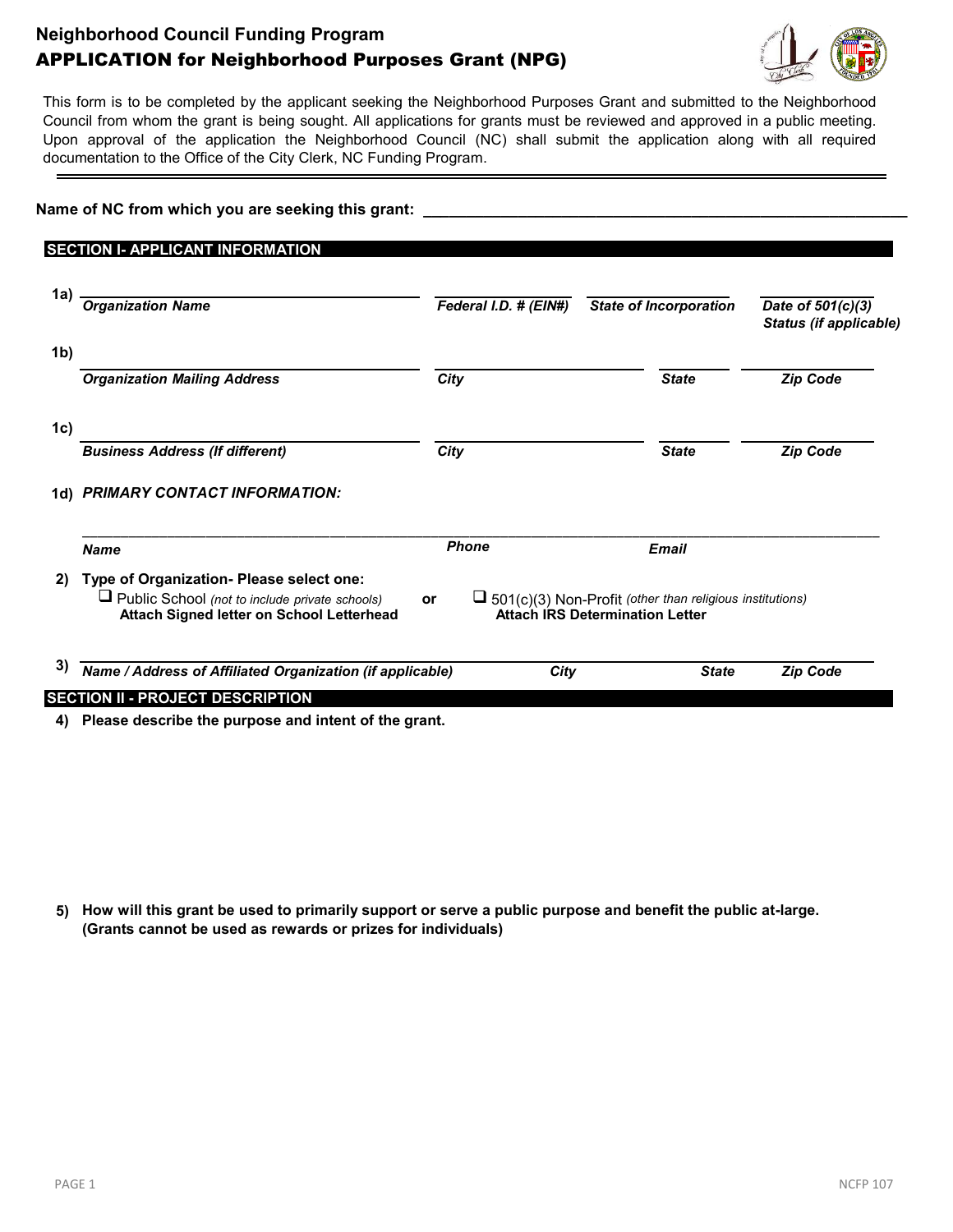|                | <b>SECTION III - PROJECT BUDGET OUTLINE</b>                                            |                        |                             |
|----------------|----------------------------------------------------------------------------------------|------------------------|-----------------------------|
|                | You may also provide the Budget Outline on a separate sheet if necessary or requested. |                        |                             |
| <b>6a</b> )    | <b>Personnel Related Expenses</b>                                                      | <b>Requested of NC</b> | <b>Total Projected Cost</b> |
|                | Servicing of unit each week                                                            | \$2040.                | \$2040.                     |
|                |                                                                                        |                        |                             |
|                |                                                                                        |                        |                             |
| 6 <sub>b</sub> | <b>Non-Personnel Related Expenses</b>                                                  | <b>Requested of NC</b> | <b>Total Projected Cost</b> |
|                | Delivery of unit                                                                       | \$70.                  | \$70.                       |
|                |                                                                                        |                        |                             |
|                |                                                                                        |                        |                             |

**7) Have you (applicant) applied to any other Neighborhood Councils requesting funds for this project? No Yes If Yes, please list names of NCs: \_\_\_\_\_\_\_\_\_\_\_\_\_\_\_\_\_\_\_\_\_\_\_\_\_\_\_\_\_\_\_\_\_\_\_\_\_\_\_\_\_\_\_\_\_\_\_\_**

**8) Is the implementation of this specific program or purpose described in Question 4 contingent on any other factors or sources or funding? (Including NPG applications to other NCs) No Yes If Yes, please describe:**

| <b>Source of Funding</b> | <b>Amount</b> | <b>Total Projected Cost</b> |
|--------------------------|---------------|-----------------------------|
|                          |               |                             |
|                          |               |                             |
|                          |               |                             |

**9)** What is the TOTAL amount of the grant funding requested with this application: \$2110.00

10a) Start date: <sup>OO</sup> \_/<sup>O +</sup>\_/<sup>Z + Z</sup>\_10b) Date Funds Required: <sup>OO</sup> \_/<sup>O +</sup>\_/<sup>Z +</sup>\_\_10c) Expected Completion Date: <sup>OO</sup> \_/<sup>OO</sup> \_/<sup>ZZ</sup> **(After completion of the project, the applicant should submit a Project Completion Report to the Neighborhood Council)**  $\frac{1}{2}$  00  $\frac{1}{2}$  10  $\frac{1}{2}$  10  $\frac{1}{2}$  = 00  $\frac{1}{2}$  08  $\frac{1}{2}$  08  $\frac{1}{2}$  08  $\frac{1}{2}$  08  $\frac{1}{2}$  06  $\frac{1}{2}$  06  $\frac{1}{2}$  02

## **SECTION IV - POTENTIAL CONFLICTS OF INTEREST**

**11a) Do you (applicant) have a current or former relationship with a Board Member of the NC?**

| 'No<br><b>U</b> Yes            | If Yes, please describe below: |      |                                  |  |  |
|--------------------------------|--------------------------------|------|----------------------------------|--|--|
| <b>Name of NC Board Member</b> |                                |      | <b>Relationship to Applicant</b> |  |  |
|                                | Sean McMillian                 |      | Ird Member, Westwood Greenway,   |  |  |
|                                |                                |      |                                  |  |  |
|                                |                                |      |                                  |  |  |
| .                              | .<br>.                         | $ -$ | .<br>.<br>.<br>----              |  |  |

**11b) If yes, did you request that the board member consult the Office of the City Attorney before filing this application? Yes No \*(Please note that if a Board Member of the NC has a conflict of interest and completes this form, or participates in the discussion and voting of this NPG, the NC Funding Program will deny the payment of this grant in its entirety.)**

**SECTION V - DECLARATION AND SIGNATURE**

**I hereby affirm that, to the best of my knowledge, the information provided herein and communicated otherwise is truly and accurately stated. I further affirm that I have read the documents "What is a Public Benefit," and "Conflicts of Interest" of this application and affirm that the proposed project(s) and/or program(s) fall within the criteria of a public benefit project/program and that no conflict of interest exist that would prevent the awarding of the Neighborhood Purposes Grant. I affirm that I am not a current Board Member of the Neighborhood Council to whom I am submitting this application. I further affirm that if the grant received is not used in accordance with the terms of the application stated here, said funds shall be returned immediately to the Neighborhood Council.**

**12a) Executive Director of Non-Profit Corporation or School Principal - REQUIRED\***

| Annette Mercer                                                                     | President |                  |             |
|------------------------------------------------------------------------------------|-----------|------------------|-------------|
| <b>PRINT Name</b>                                                                  | Title     | <b>Signature</b> | <b>Date</b> |
| 12b) Secretary of Non-profit Corporation or Assistant School Principal - REQUIRED* |           |                  |             |
| Jonathan Weiss                                                                     | Secretary |                  |             |
| <b>PRINT Name</b>                                                                  | Title     | <b>Signature</b> | <b>Date</b> |

**\* If a current Board Member holds the position of Executive Director or Secretary, please contact the NC Funding Program at (213) 978-1058 or [clerk.ncfunding@lacity.org](mailto:clerk.ncfunding@lacity.org) for instructions on completing this form**